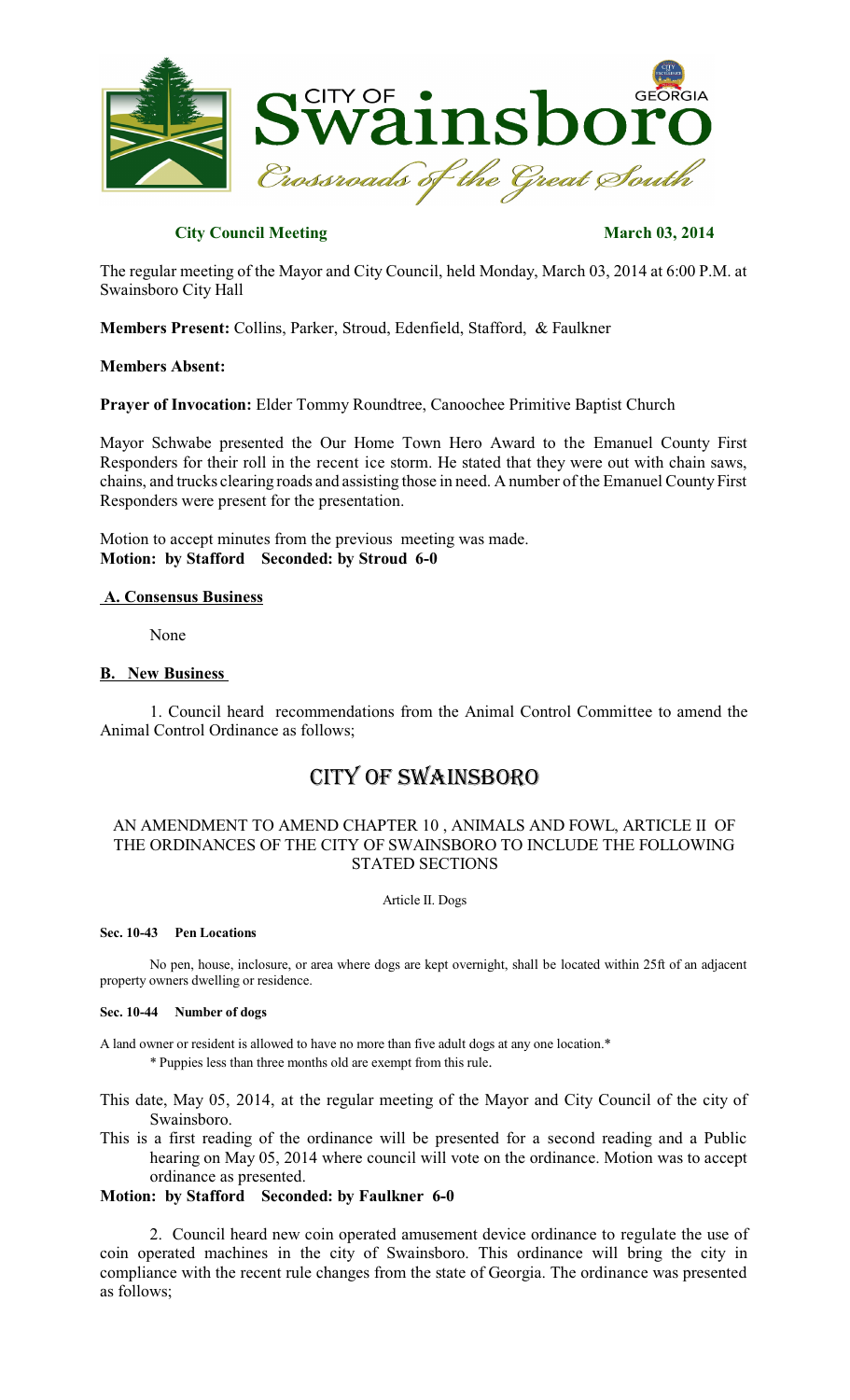## City of Swainsboro Coin Operated Amusement Devices

ARTICLE I. IN GENERAL Sec. 104

AN ORDINANCE BY THE MAYOR AND CITY COUNCIL FOR THE CITY OF SWAINSBORO RELATING TO COIN OPERATED AMUSEMENT DEVICES, PROMOTIONS, AND LOTTERIES; RELATING TO OFFENSES AGAINST PUBLIC HEALTH AND MORALS; TO PROVIDE FOR THE APPLICABILITY OF CERTAIN PROVISIONS TO CERTAIN GAMES AND DEVICES; TO PROVIDE FOR A LIMITATION ON THE ALLOWABLE NUMBER OF SUCH MACHINES AT ONE LOCATION; TO REQUIRE OWNERS AND OPERATORS OF SUCH MACHINES TO COMPLY WITH CERTAIN REGULATIONS; TO PROVIDE FOR THE SUSPENSION AND REVOCATION OF LICENSES; TO PROVIDE FOR FINES; TO MANDATE REPORTING REQUIREMENTS; TO MANDATE SIGN POSTING; TO PROVIDE FOR MINIMUM DISTANCE RESTRICTIONS; TO PROVIDE REQUIREMENTS FOR PLACEMENT OF MACHINES; TO REQUIRE DISCLOSURE OF CERTAIN CONTACT INFORMATION OF THE OWNER AND/OR OPERATOR OF MACHINES; TO PROVIDE FOR LICENSE POSTING; TO PROVIDE FOR SEVERABILITY; TO PROVIDE AN EFFECTIVE DATE; TO REPEAL ALL ORDINANCES AND PARTS OF ORDINANCES IN CONFLICT HEREWITH; AND FOR OTHER PURPOSES.

WHEREAS, the duly elected governing authority of the City of Swainsboro, Georgia is authorized by O.C.G.A. § 48-17-17 to adopt ordinances regarding bona fide coin operated amusement machines; and

WHEREAS, the City of Swainsboro, Georgia (the "City") did, on the 5th day of May, 2014, adopt an moratorium on the issuance of any license or occupational tax certificate for the operation of a business that contains more than SIX (6) Class B coin operated amusement machines; and

WHEREAS, the City has now conducted analysis on the matter and desires to adopt further and more effective regulatory provisions in regard to amusement game rooms in the City.

WHEREAS, this ordinance is adopted to address the interests of public health, welfare, and safety of the citizens of the City of Swainsboro.

NOW THEREFORE, the Mayor and City Council find that in the interests of the public safety the immediate enactment of this ordinance by reasonable means, as allowed under state law, and not unduly oppressive is necessary to protect the health, safety, morals, and general welfare of the citizens of the city.

#### **SECTION ONE**

The Code of Ordinances of the City of Swainsboro, Georgia is hereby amended to add a new Section to ARTICLE I, thereof, which shall be titled Coin Operated Amusement Devices Sections 104 10-20 to 10-50 and which shall read in words as follows:

**Secs. 10-20 thru 10-25. Reserved.**

**Sec. 10-26. Short Title.**

This Section shall be known as the "City of Swainsboro's Bona Fide Coin Operated Amusement Machine Ordinance."

**Gambling Devices Prohibited.**

**Sec. 10-27.**

Gambling Devices, as that term is defined in O.C.G.A. § 16-12-20(2) are prohibited in the City, and the ownership, use, or transport thereof shall be a misdemeanor pursuant to state law, except as exempted pursuant to O.C.G.A. § 16-1235(a) through (k).

**Gambling Places Prohibited.**

**Sec. 10-28.**

Gambling Places, as that term is defined in O.C.G.A. § 16-12-20(3) are prohibited in the City, and the operation thereof shall be a misdemeanor pursuant to state law.

**Definitions.**

**Sec. 10-29.**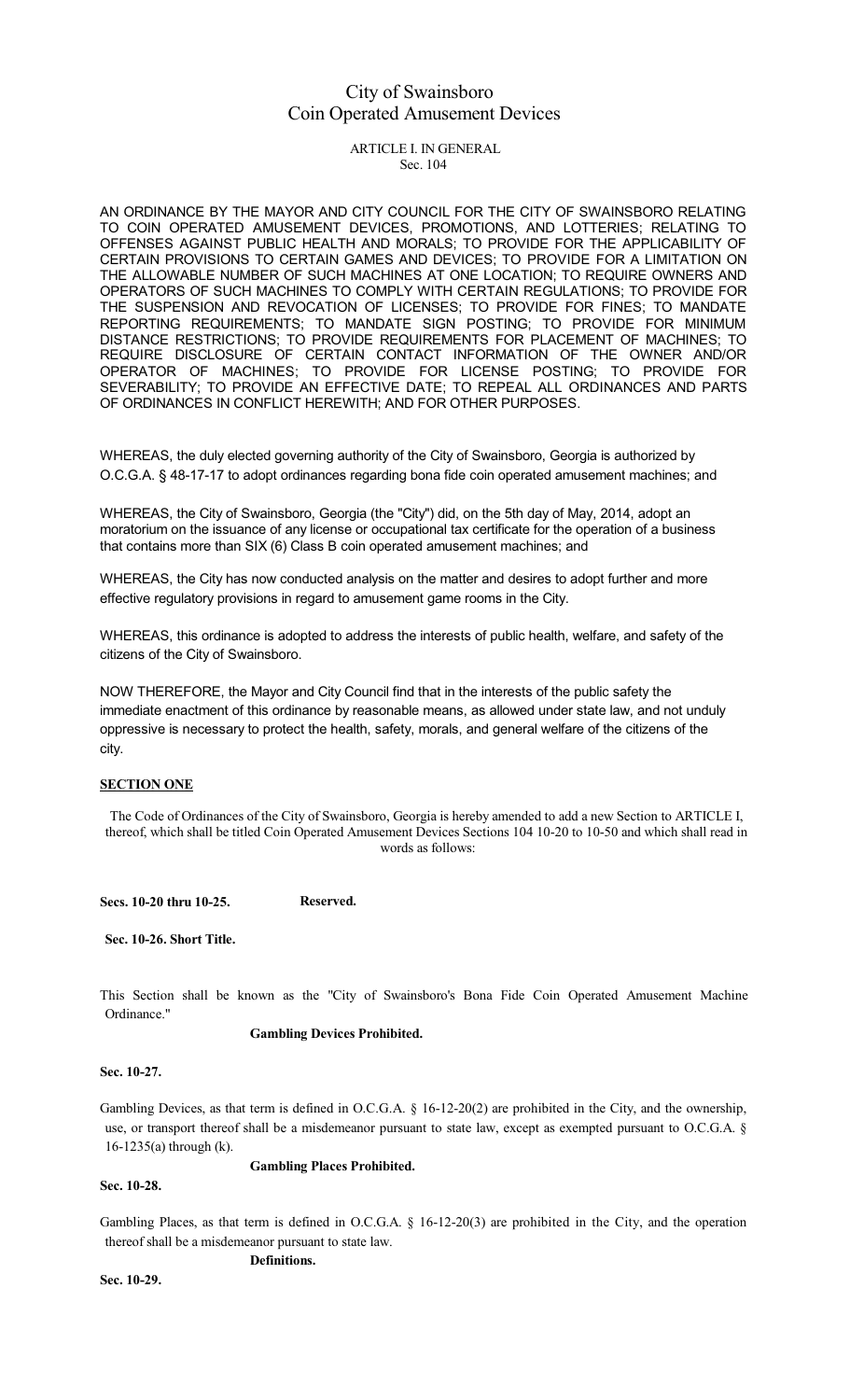The following words, terms, or phrases, when used in this Ordinance, shall have the meaning ascribed to them in this Section, except where the context clearly indicates a different meaning:

*(a) Amusement Game Room* means any location as provided in O.C.G.A. § 16-1235(b), (c) or (d) where one or

more Bona Fide Coin Operated Amusement Machines are operated that permit non-cash redemption as provided in O.C.G.A. §  $16-12-35(d)(1)(B)$ , (C), or a combination thereof.

*Bona Fide Coin Operated Amusement Machine* means the same as this term is defined in O.C.G.A. §

*(b)* 50-27-70(b)(2)(A) and (B) and any applicable regulations of the State of Georgia. Examples of Bona Fide Coin Operated Amusement Machines include, but are expressly not limited to, the following:

- 1) Pinball machines;
- 2) Console machines;
- 3) Video games;
- 4) Crane machines;
- 5) Claw machines;
- 6) Pusher machines;
- 7) Bowling machines;
- 8) Novelty arcade games;
- 9) Foosball or table soccer machines;
- 10) Miniature racetrack, football or golf machines;
- 11) Target or shooting gallery machines;
- 12) Basketball machines;
- 13) Shuffleboard machines;
- 14) Kiddie ride games;
- 15) Skee-Ball® machines;
- 16) Air hockey machines;
- 17) Roll down machines;
- 18) Trivia machines;
- 19) Laser games;
- 20) Simulator games;
- 21) Virtual reality machines;
- 22) Maze games;
- 23) Racing games;
- 24) Coin operated pool table or coin operated billiard table as defined in paragraph (3) of O.C.G.A. § 43-8-1; and
- 25) Any other similar amusement machine which can be legally operated in Georgia.

The term "coin operated amusement machine" does not include the following:

Coin operated washing machines or dryers;

- a)
- b) Vending machines which for payment of money dispense products or services;
- c) Gas and electric meters;
- d) Pay telephones;
- e) Pay toilets;
- f) Cigarette vending machines;
- g) Coin operated vending machines;
- h) Coin operated scales;
- i) Coin operated gumball machines;
- j) Coin operated television sets which provide cable or network
	- programming;
- k) Coin operated massage beds; and
- l) Machines which are not legally permitted to be operated in Georgia.

*Class B coin operated amusement machine* means a bona fide coin operated amusement machine that allows a

#### *(c)*

*(d)*

successful player to accrue points on the machine and paragraph (2) of subsection (d) of O.C.G.A. § 16-12-35 and (A) rewards a successful player in compliance with the provisions of paragraphs (1) and (2) of subsection (d) of O.C.G.A. § 16-12-35; and (B) does not reward a successful player with any item prohibited as a reward in subsection (i) of O.C.G.A. § 16-12-35 or any reward redeemable as an item prohibited as a reward in subsection (i) of O.C.G.A. § 16-12-35;

*Location* means a business within the City that has complied with the provisions of the ordinances of the City

relating to occupation taxes and business licenses and the entire office or area of the business in any one location owned or leased by the same proprietor or proprietors where the Lessor or Lessors allow the space to be used for business purposes.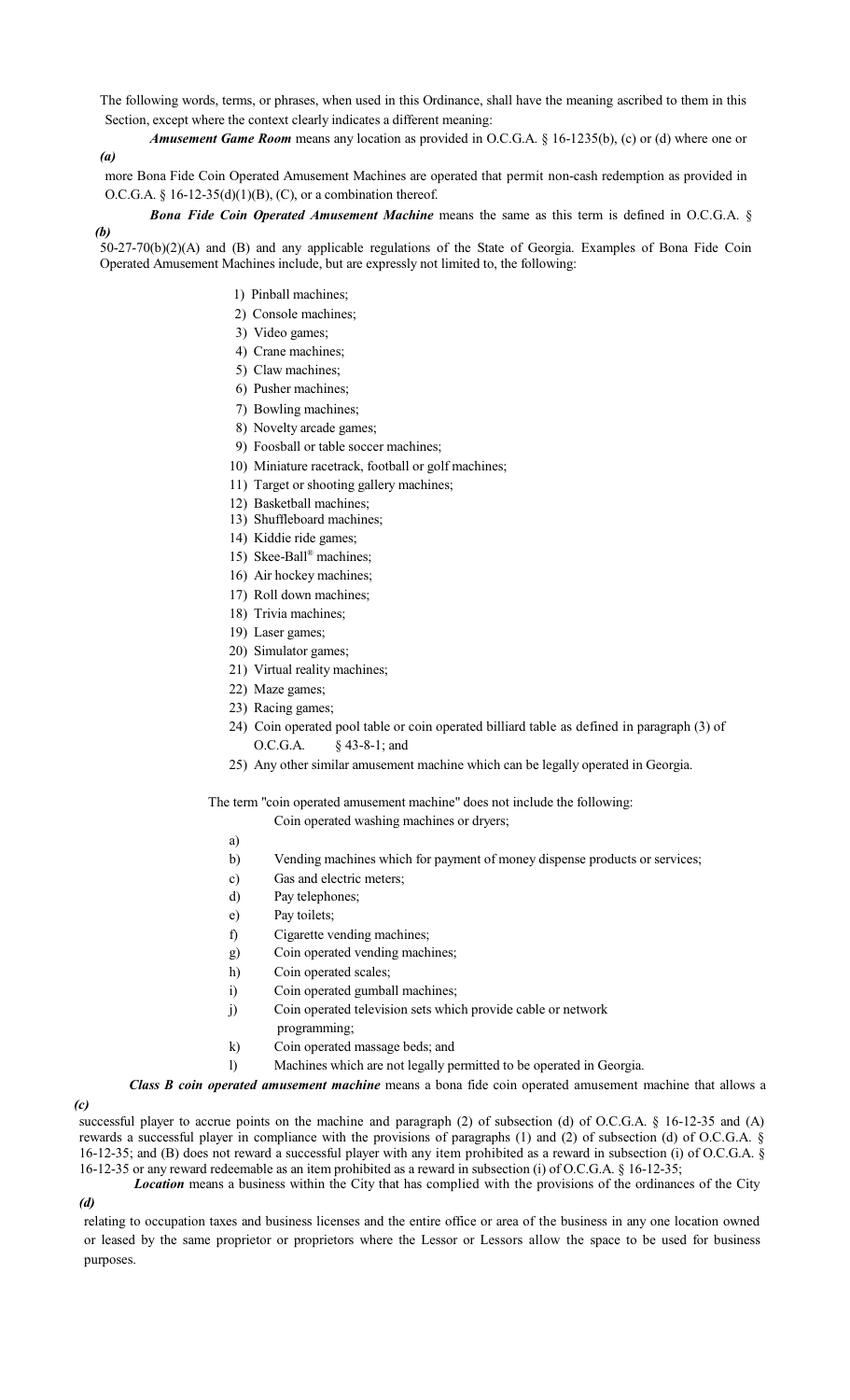#### *Location owner or location operator* means an owner or operator of a business where one or more bona fide

#### *(e)*

coin operated amusement machines are available for commercial use and play by the public, or shall have the same definition as found in the Official Code of Georgia, Annotated, Section 50-27-70, should that definition differ.

#### **Sec. 10-30. License Required.**

No person, firm or corporation shall engage in the business of an owner or proprietor of an Amusement Game Room, as the term is herein defined, without first having obtained an Amusement Game Room license, without first having paid the applicable occupation tax and obtained an occupational tax certificate required under this article. A separate Amusement Game Room license must be obtained for each location in the jurisdiction which bona fide coin operated amusement machines are operated.

#### **Issuance of License.**

## **Sec. 10-31.**

Application for a license for operating an Amusement Game Room within the corporate limits of the City shall be made to the City Clerk upon a form to be supplied by the City Clerk for this purpose. The license application shall include the following information:

- (a) Name, address, and age of the applicant and the date of the application;
- (b) Address or place where the bona fide coin operated amusement machine or machines are to be offered to the

public for play and the other business or businesses operated at that place or places;

- (c) Name and address of the owner of the machine or machines and a copy of the owner's master license;
- (d) Name and address of any other business owned or operated by applicant within the corporate limits of the City; and
- (e) List of any other licenses or permits from the City held by the applicant.

Upon issuing a license for an Amusement Game Room, the City official or employee shall provide the license with a copy of this Ordinance. The City shall not require a fee for an Amusement Game Room license or registration. A license issued in accordance with this Ordinance shall be valid until December 31st of the year in which the license was issued. The owner or operator of an Amusement Game Room shall be required to pay occupation taxes in accordance with Article V of Chapter 18 of the Code of Ordinances of the City.

#### **Occupation Tax Required.**

**Sec. 10-32.**

No person, firm or corporation shall engage in the business of an owner or proprietor of Amusement Game Room, as the term is herein defined, without first having completed the occupation tax certificate application form, paid the required occupational tax and obtained an occupational tax certificate.

#### **Minimum Distance Requirements.**

#### **Sec. 10-33.**

(a)

Every Amusement Game Room containing a Class B coin operated amusement machine in the City shall

comply with the proximity provision for business licensed to sell alcohol set out in O.C.G.A. § 3-3-21. At a public meeting, the Mayor and Council may waive the application of this provision to an individual location if no alcohol is served or sold at such Location.

(b) Every Amusement Game Room containing a Class B coin operated amusement machine in the City shall

comply with the proximity provision for businesses licensed to sell alcohol as set out in Section 6-57 of the Code of Ordinances of the City. At a public meeting, the Mayor and Council may waive the applicability of this provision to an individual Location if no alcohol is served at such Location.

### **Number of Class B Coin Operated Amusement Machines at a**

#### **Sec. 10-34.**

#### **Location.**

No Amusement Game Room in the City shall offer to the public more than six (6) Class B coin operated amusement machines at the same Location.

## **Gross Receipts from Bona Fide Coin Operated Amusement**

## **Sec. 10-35.**

## **Machines and from Business.**

(a) Every Amusement Game Room shall keep records available for inspection by City officials that set out separately

annual gross receipts for the Class B coin operated amusement machine and the other products and services sold at the Location.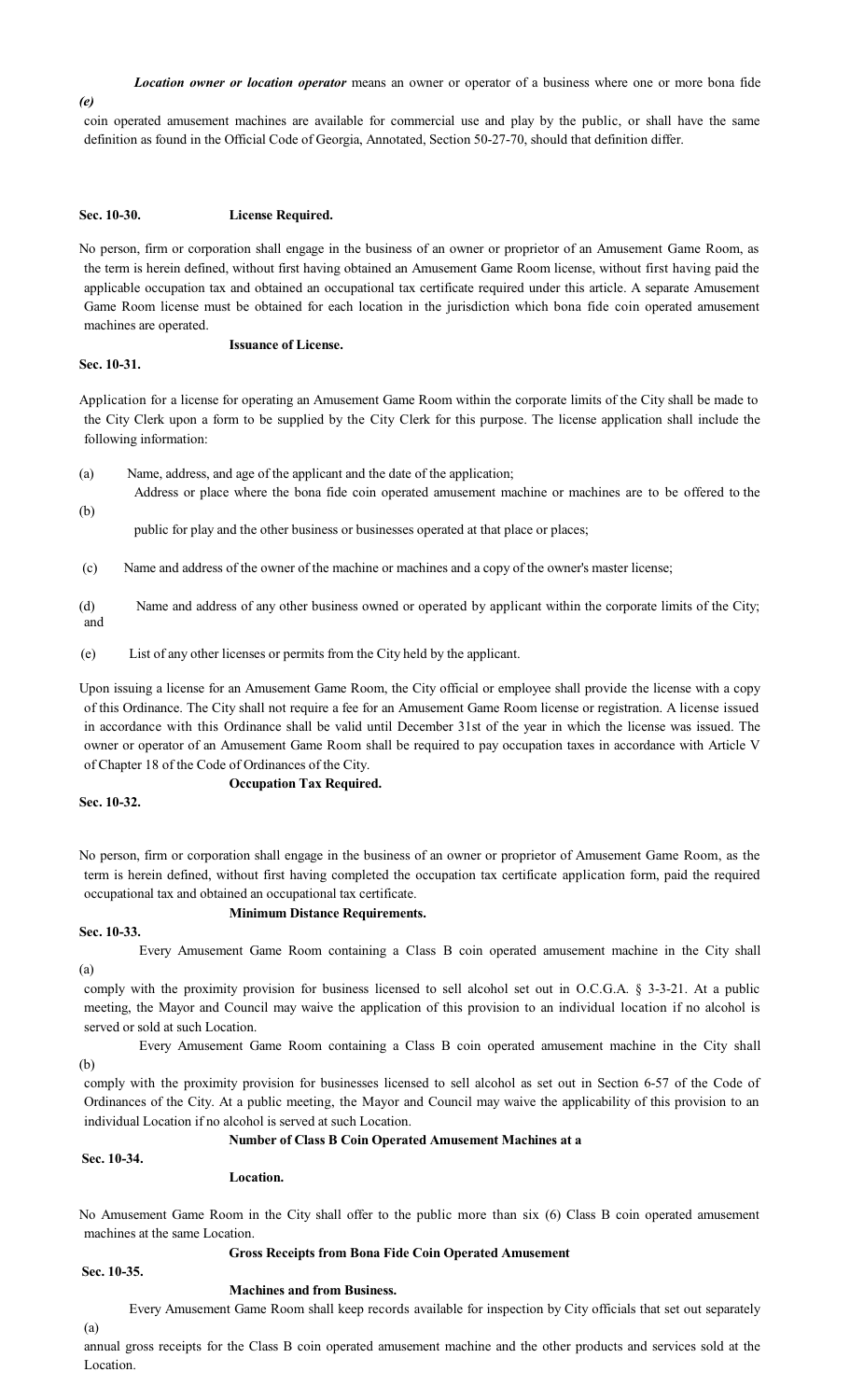(b) Any location owner or location operator subject to Official Code of Georgia, Section 50-27-84(b)(1) is hereby required to provide a monthly report to the City Clerk of the city. Such report shall indicate the monthly gross retail receipts for each business location located within the jurisdiction of the city and shall be due by the twentieth day of each month, subsequent to the month in which the sales have taken place. In addition, each owner or operator must allow the local government an annual audit of the reports from the owner or operator to the Lottery Corporation.

No location owner or location operator may derive more than 50 percent of such location owner's or location

(c)

operator's monthly gross retail receipts for this business location in which the Class B coin operated amusement machines are situated from such and any location owner or location operator found in violation of such provision may be fined and may have any city issued license suspended or revoked as allowed under this article. Compliance with this section requires both the availability of records for inspection and compliance with the fifty (50%) percent of gross retail receipts requirement. Any violations of this provision shall be reported to the Georgia Lottery Corporation.

#### **Notice Requirements.**

#### **Sec. 10-36.**

(a) Every Amusement Game Room containing a Class B coin operated amusement machine shall post a conspicuous

sign with the following or substantially similar language:

`GEORGIA LAW PROHIBITS GIVING OR RECEIPT OF ANY MONEY FOR WINNING A GAME OR GAMES ON AN AMUSEMENT MACHINE; GIVING OR RECEIPT OF MONEY FOR FREE REPLAYS WON ON AN AMUSEMENT MACHINE; GIVING OR RECEIPT OF MONEY FOR ANY MERCHANDISE, PRIZE, TOY, GIFT CERTIFICATE, OR NOVELTY WON ON ANY AMUSEMENT MACHINE; OR AWARDING ANY MERCHANDISE, PRIZE, TOY, GIFT CERTIFICATE, OR NOVELTY OF A VALUE EXCEEDING \$5.00 FOR A SINGLE PLAY OF AN AMUSEMENT MACHINE.'

Every Amusement Game Room containing a Class B coin operated amusement machine shall post the license

(b)

issued by the City conspicuously and permanently.

(c) The owner or proprietor of each Amusement Game Room containing a Class B coin operated amusement machine shall inform every employee of the acts and omissions prohibited by O.C.G.A. § 16-12-35 and by this Ordinance, and of the penalties for violation of O.C.G.A. § 16-12-35 and this Ordinance.

#### **Compliance with O.C.G.A. Provisions Relating to Master Licenses, Location**

## **Sec. 10-37.**

#### **Licenses, and Stickers for Individual Machines.**

Bona Fide Coin Operated Amusement Machines may be used in an Amusement Game Room within the City only if the machines are owned by a person who holds a valid master license in accordance with O.C.G.A. § 50-27-71, and each machine offered to the public for play has a valid permit sticker in accordance with O.C.G.A. § 50-27-78. In addition, the business owner where the machines are available for play by the public must pay a location license fee in order to obtain a valid location license in accordance with O.C.G.A. § 50-27-71 (a.1) and (b). The City official in charge of issuing business licenses shall notify the State Commissioner of Revenue of any observed violation of O.C.G.A. § 50-27-71or § 50-27-78.

#### **Sec. 10-38. License Suspension and Revocation.**

(a) The city may suspend or revoke the city issued license of any location owner or location operator to

manufacture, distribute, or sell alcoholic beverages as a penalty for the conviction of the business owner or business operator of a violation of the Official Code of Georgia, Section 16-12-35, subsection (e), (f), or (g).

(b) The city may suspend or revoke the license of any location owner or location operator of any other license,

including an Amusement Game Room license, granted by the municipality as a penalty for the conviction of the business owner or business operator of a violation of the Official Code of Georgia, Section 16-1235, subsection (e), (f), or (g), or for "due cause" as defined in subparagraph (c)(2) below.

(c) The suspension or revocation of licenses under this Code section shall be in accordance with the following

guidelines of due process:

No license which has been issued or which may be issued pursuant to this Article shall be suspended or

revoked except for due cause and after hearing and upon prior three-day written notice to the holder of the license of the time, place and purpose of the hearing and a statement of the charges upon which the hearing shall be held.

(2) The term "due cause" for the purposes of this section shall include, but not be limited to:

(1)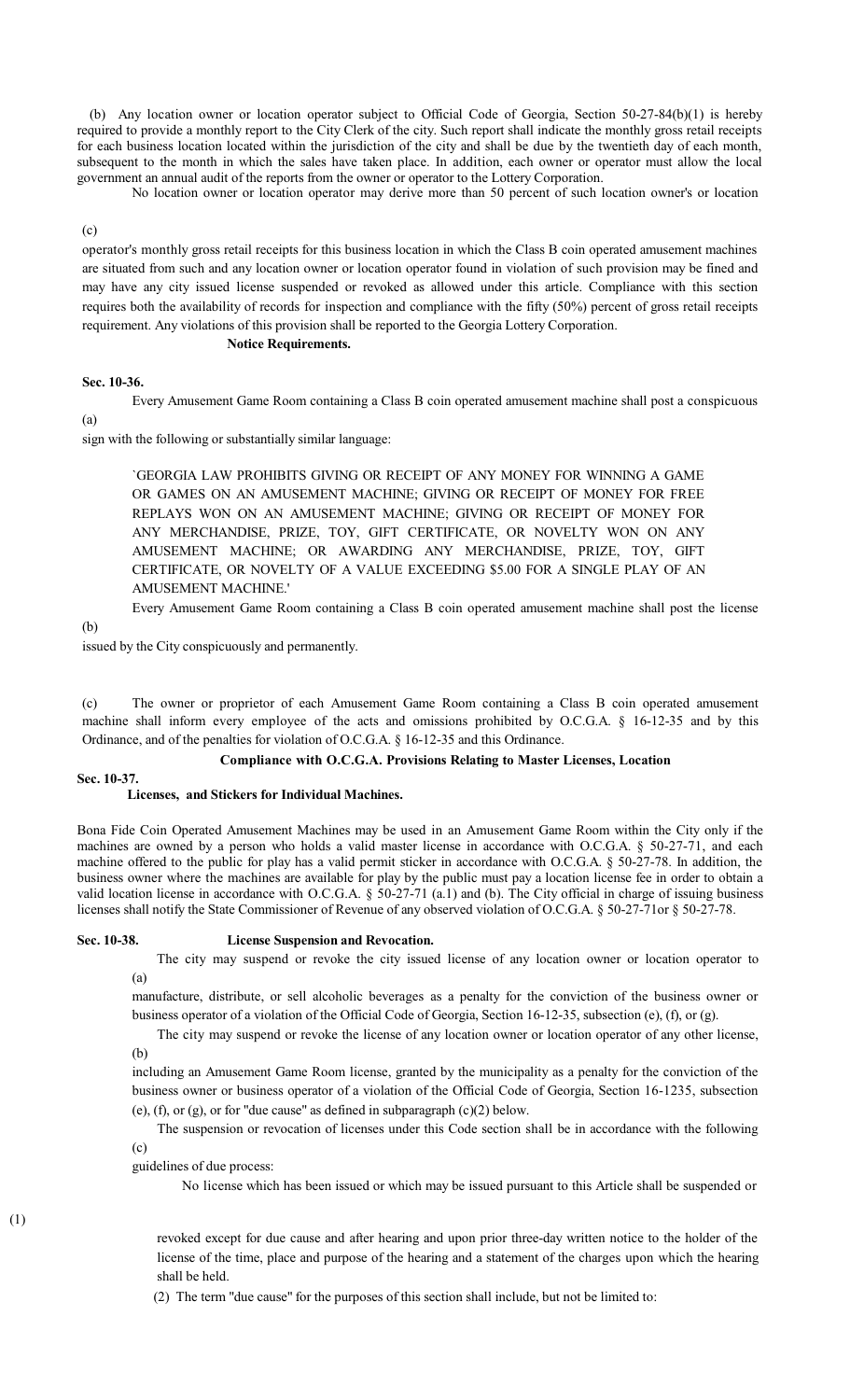- (A) Conviction of, or the entering of a plea of guilty or nolo contendere by, the licensee or any of his employees or any person holding an interest in the license for any felony, misdemeanor, or any law, administrative regulation or local ordinance involving alcoholic beverages, gambling or narcotics, tax laws, or the operation of an amusement game room,
- (B) Conviction of, or the entering of a plea of guilty or nolo contendere by, the licensee or any of his employees or any person holding an interest in the license for any sex offense when the licensed business is for on-premises consumption.
- (C) Suspension or revocation of any state license required as a condition for the possession, sale or distribution of alcoholic beverages.
- (D) Material falsification of any fact given in an application for a license issued under this chapter or bearing upon the licensee's qualification therefor. Any act which may be construed as a subterfuge in an effort to circumvent any of the qualifications for a license under this chapter shall be deemed a violation of the requirement attempted to be circumvented.
- (E) Failure to meet or maintain any standard prescribed by this Article as a condition or qualification for holding a license.
- (F) Any other factor known to or discovered by the city whereby it is objectively shown the licensee, any of the licensee's employees or any person holding an interest in a license, has engaged in conduct at or involving the licensed business or has permitted conduct on the licensed premises that constitutes a violation of federal or state law, local ordinance or administrative regulations involving alcoholic beverages, gambling or narcotics for all alcohol licensed businesses and including any sex offense under state law or local ordinances with respect to businesses licensed for on-premises consumption. With respect to this section, it shall be rebuttably presumed that the violative act was done with the knowledge or consent of the licensee; provided, however, that such presumption may be rebutted only by evidence which precludes every other reasonable hypothesis save that such licensee did not know, assist or aid in such occurrence, or in the exercise of full diligence that such licensee could not have discovered or prevented such activity.

(3) Notice of suspension or revocation proceedings shall be served on the person named as licensee in the

application. Notice shall be in writing. The notice may be served personally or by first class mail. If by mail, the notice shall be addressed to the licensee at its address as provided by the licensee to the municipality. The burden shall be on the licensee to provide notice, in writing, of any change of address for service of notices and process. In the case of service by mail of any notice required by this chapter, the service is complete at the time of deposit in the United States Postal Service.

(4) The hearing shall be conducted by a hearing officer appointed by the mayor of the city council. The hearing

officer shall be an attorney licensed to practice in the state who is disinterested in the proceeding.

(5)Hearings shall be only as formal as necessary to preserve order and shall be compatible with the principles of justice. The city attorney shall present the city's case and bear the burden of proving by a preponderance of the evidence that due cause exists to suspend or revoke the license. At the hearing the licensee shall have the right to represent itself or be represented by counsel, may cross examine all witnesses offered by the city, and may call witnesses and present evidence in its own behalf. Formal rules of evidence shall not apply to hearings under this section, although the hearing officer shall have the right to exclude evidence which carries no indicia of reliability. All testimony shall be offered under oath or affirmation.

(6) The hearing officer shall make his final determination within ten business days of the completion of the

hearing. The decision shall be placed in writing and contain the hearing officer's findings of fact, conclusions of law, and decision as to sanction, if any. Such sanction may include one or more of the following: revocation of the license, suspension of the license for no more than 12 months, imposition of a probationary period not to exceed 12 months, and/or a civil monetary penalty not to exceed the amount allowed under the city charter. Progressive sanctions, depending on the severity of the violation, are encouraged but not required. Where the remaining term of the license is less than 12 months, imposition of suspension or probation for a period in excess of the term of the existing license shall be applied to any renewal license. A subsequent violation within a probationary period shall be cause for revocation and/or denial of license renewal. A total of three separate and unrelated violations within 24 months, whether or not within a probationary period, shall be grounds for permanent revocation.

 (7) The hearing officer's decision shall be personally served or mailed by certified mail, return receipt requested to the licensee and his attorney, with a copy to the city attorney, within ten business days of the close of the hearing. The decision of the hearing officer shall constitute final action by the city, subject to review upon petition for certiorari to the superior court.

(8) Upon receipt of notice of adverse action against the licensee under this section, the licensee may waive its right to a hearing and stipulate to a sanction, as recommended by the city manager, in consultation with the Director of Public Safety or his designee. Any stipulation entered under this subsection shall be in writing, signed by the licensee, and non-appealable.

### **Criminal Penalties for Ordinance Violations by Owners or Operators of**

**Sec. 10-39.**

#### **Amusement Game Rooms.**

(a) Penalties for violation of the provisions of Sections 10-30 thru 10-37, and Sections 10-40 and 10-41

of this Ordinance by the owner or operator of an Amusement Game Room, after conviction in the Municipal Court of the City, or other court of competent jurisdiction are as follows: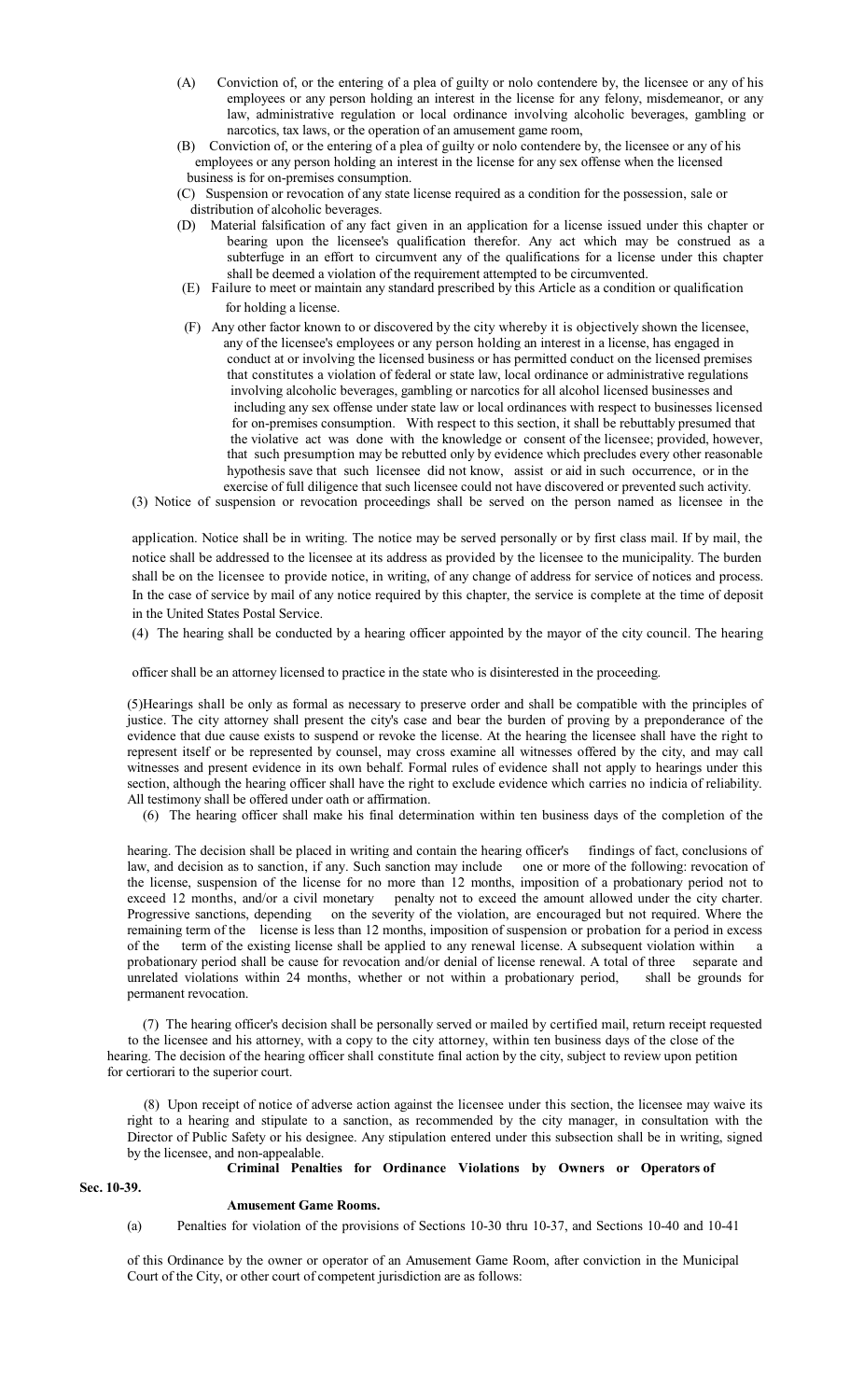First Offense: For a first offense in five years as measured from the dates of the issuance of the citation to the

(1)

date of issuance for the current citation for which a conviction was obtained or a plea of nolo contendere was accepted a fine not to exceed Five Hundred (\$500.00) Dollars for each violation shall be imposed.

(2) Second Offense: For a second offense in five years as measured from the dates of the issuance of previous

citations to the date of issuance for the current citation for which a conviction was obtained or a plea of nolo contendere was accepted a fine not to exceed Seven Hundred Fifty (\$750.00) Dollars for each violation shall be imposed.

(3) Third Offense: For a third offense in five years as measured from the dates of the issuance of previous citations to the date of issuance for the current citation for which a conviction was obtained or a plea of nolo contendere was accepted a fine not to exceed One Thousand (\$1,000.00) Dollars for each violation shall be imposed.

Suspension or revocation of the owner or operator's license for offering any amusement game at the Location where the violation occurred, and suspension of other permits and licenses granted by the City may be imposed by the Mayor and Council after a public hearing as described in Sec. 18-172 of this article.

(b) Offering one or more Bona Fide Coin Operated Amusement Machine games in violation of an order

suspending or revoking the license for the offering of any amusement game at the Location is punishable, after conviction in the Municipal Court of the City, by a fine not to exceed One Thousand (\$1,000.00) Dollars, imprisonment not to exceed thirty (30) days, or both such fine and imprisonment.

## **Sec. 10-40. Operating Regulations.**

All businesses operating as an Amusement Game Room hereunder shall be subject to the following regulations:

*(a) Devices to Be Kept in Plain View; Gambling Devices Prohibited.* All bona fide coin operated amusement

machines shall at all times be kept and placed in plain view of and open and accessible to any person(s) who may frequent or be in any place of business where such machines are kept or used. Nothing in this section shall be construed to authorize, permit or license any gambling device of any nature whatsoever.

*(b) Inspection.* The Director of Public Safety or his designee may inspect or cause the inspection of any location

in which any such bona fide coin operated amusement machine(s) are operated or set up for operating, and may inspect, investigate and test such machines as needed.

*Attendant Required.* It shall be unlawful for any location owner or location operator to open the location to the public unless an attendant is present. Said attendant shall be of sufficient mental and physical capacity so as to be able to provide aid to patrons if needed or desired. Said attendant shall not be less than 18 years of age. **Licenses and Permits Nontransferable.**

## **Sec. 10-41.**

(a) Licenses required in this article are nontransferable. All businesses that have bona fide coin operated amusement

machines on the premises shall display, in plain view, the current Amusement Game Room license and occupational tax certificate issued by the City.

(b) The issued license shall not be transferred to another owner at the same site within the City. A new owner or

proprietor must first obtain a new license if they are going to operate in the same or different location in the City.

**Enforcing Officer.**

#### **Sec. 10-42.**

The Director of Public Safety or his designee is hereby designated as the enforcement officer and shall execute all requirements of this article.

#### **Sec. 10-43 thur 10-59 Future Use**

## **SECTION TWO**

All ordinances or parts of ordinances in conflict with this ordinance are hereby repealed.

## **SECTION THREE**

If any section, clause, sentence or phrase of this ordinance is held to be invalid or unconstitutional by any court of competent jurisdiction, then said holding shall in no way effect the validity of the remaining portions of this ordinance.

## **SECTION FOUR**

This ordinance shall become effective immediately upon its adoption by the City Council.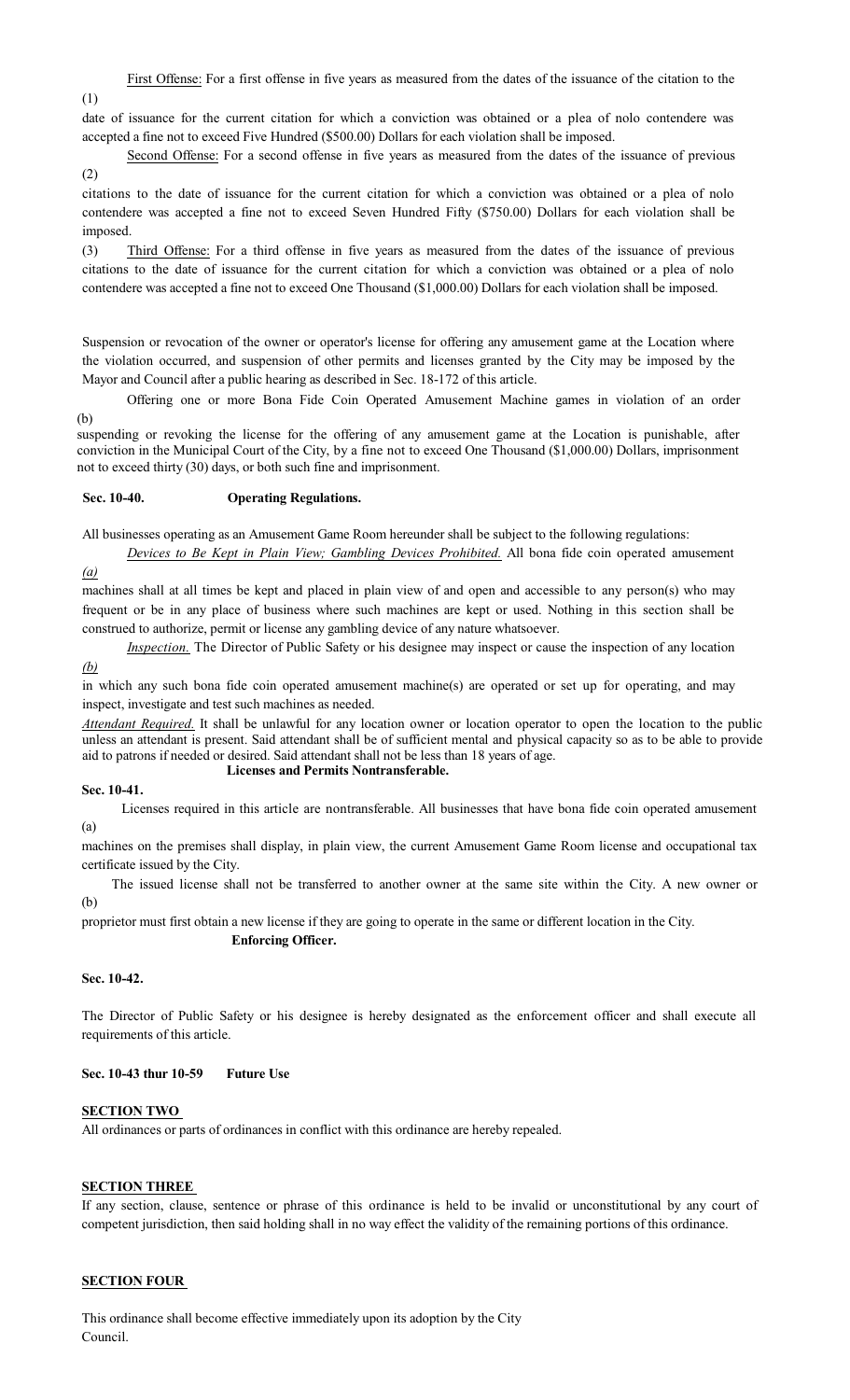*(If the city has received the notice from the Lottery Corporation described in* 0. C. *G.A. §50-27-103 whereby a final judgment or final order has been entered against at least 15 percent of master licensees and location owners and location operators in the city over any consecutive two-year period, then the city council shall be allowed, after providing no less than 60 days' notice to all master licensees and location owners and location operators located within the city, to vote to remove any Class B machines from the* local jurisdiction.)

This is a first reading of the ordinance will be presented for a second reading and a Public hearing on May 05, 2014 where council will vote on the ordinance. Motion was to accept ordinance as presented.

## **Motion: by Stafford Seconded: by Stroud 6-0**

3. Council heard a request from Latarsha Lanier representing the Relay for Life Committee requesting the closure of some streets on June 6, 2014 for their annual event. Scott Rosenau and Robin Peebles were present to represent the Relay for Life Committee. Ms. Peebles presented Mayor Schwabe a plaque representing the 2013 Emanuel County donation of \$51,348. They requested to close Roger Shaw St. all the way from South Main to South Central. The request is from 5:30pm to 12:30 am. Motion was made to allow the closure.

## **Motion: by Stafford Seconded: by Stroud 6-0**

4. Council heard the application, for advertisement only, of Wheeler Morris Drake dba Hitchin Post, 112 South Central St. for beer and wine consumption. Motion to advertise was made. **Motion: by Edenfield Seconded: by Parker 6-0**

## **C. Old Business**

None

## **D. Committee Reports**

**Police**: Councilperson Stafford gave the February Police Report.

Councilperson Stafford reported that the Police Personnel Committee had met and interviewed for a vacant Police Officer Position. The committee recommended Brandon Fritz for employment. Motion was made to accept the recommendation and hire Mr. Fritz. **Motion: by Stafford Seconded: by Edenfield 6-0**

**Public Works**: Councilperson Parker reported that Adm. Lawson had spoken with the City Manager, Billy Edwards, of Hinesville and he has agreed to send some assistance with the dry trash collection. Mr. Edwards agreed to send a truck and driver to assist Swainsboro.

Councilperson Parker Reported the Recycle Center needed some glass taken to Atlanta and Mr. Johnson will work with CH2MHill to co-ordinate this.

Councilperson Parker suggested not using any more cold patch on the roads. He suggesting using asphalt.

**Fire:** Councilperson Collins reported everything routine.

Mayor Schwabe presented a complete set of plans for the new Fire Station. He asked Chief Strobridge to look over the plans and get back with comments.

**Recreation**: Councilperson Faulkner reported the Recreation Dept has trucks that are no longer being used and needed surplusing. Motion was made to surplus these truck and sell them at auction.

**Motion: by Faulkner Seconded: by Parker 6-0**

**Airport:** No Report

**Executive**: No Report

Water & WW: Councilperson Edenfield reported that the city must do a local limit study. The city received a proposal of \$20,111.00 from CH2MHill to do the 6 month study. This is out of scope work. After a discussion, motion was made to accept the proposal and proceed with the study as require by EPD.

**Motion: by Stroud Seconded: by Edenfield 6-0**

**Downtown Development**: No Report

**Administrative:** Councilperson Lawson report on the TIA road paving project. He informed council that as of today the contractor was on site and would begin paving as soon as